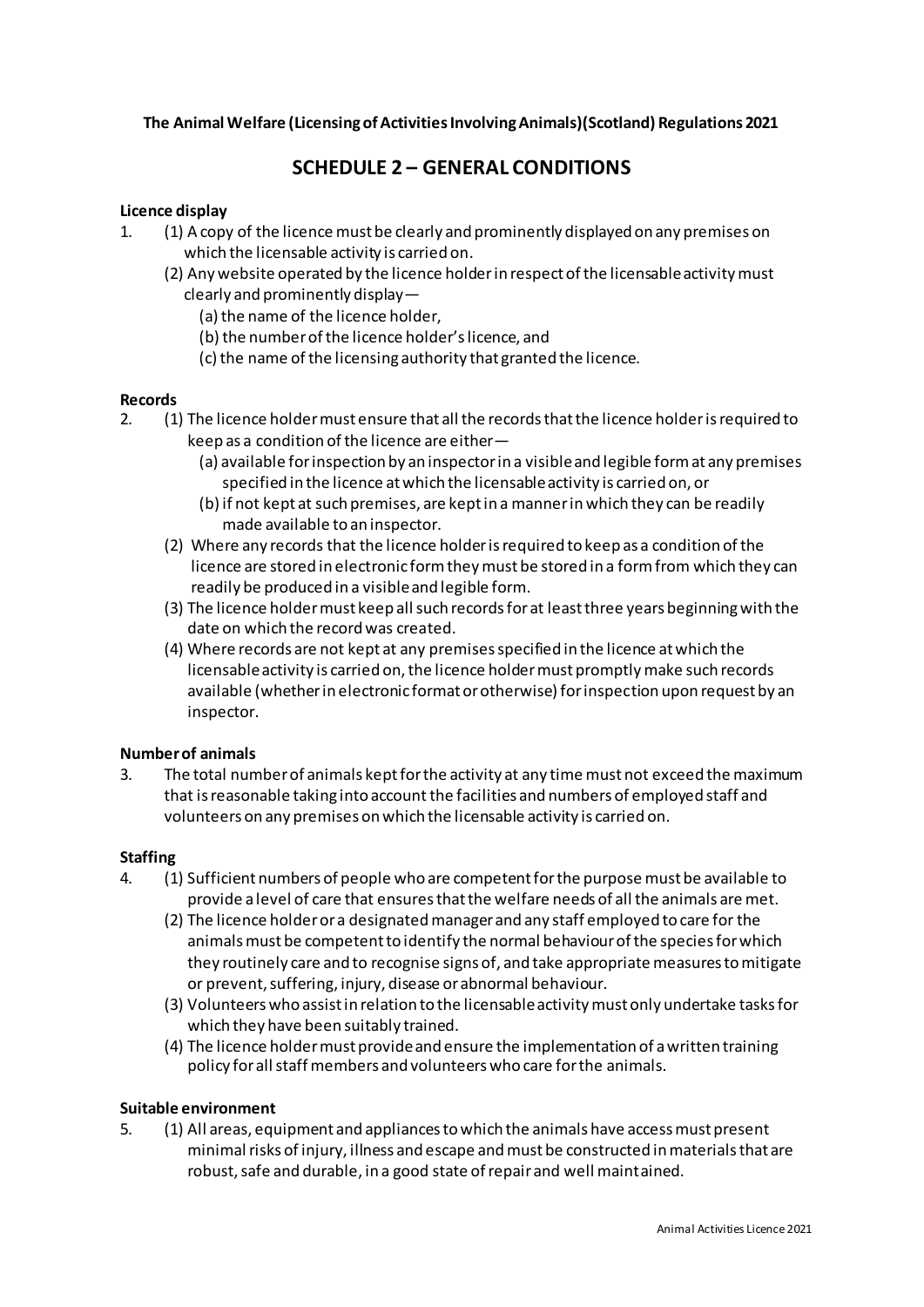- (2) If the licensable activity is carried on from premises at which animals are kept, such premises must provide an environment suitable to their species and condition (including health status and age) with respect to—
	- (a )their behavioural needs,
	- (b) its situation, space, air quality, cleanliness and temperature,
	- (c) the water quality (where relevant),
	- (d) noise levels,
	- (e) light levels,
	- (f) ventilation.
- (3) Animals must be kept clean and comfortable.
- (4) Where appropriate for the species—
	- (a) opportunities for toileting must be provided, and
	- (b) a toileting area must be provided if the licensable activity is carried on from premises at which animals are kept.
- (5) Procedures must be in place to ensure that—
	- (a) accommodation in any premises from which the licensable activity is carried on and in which animals are kept is capable of being thoroughly cleaned and disinfected,
	- (b) any equipment within the accommodation is cleaned as often as necessary, and (c) good hygiene standards are maintained.
- (6) The animals must be transported and handled in a manner (including for example in relation to housing, temperature, ventilation and frequency) that protects them from suffering, injury and disease.
- (7) If the animals are kept in premises from which the licensable activity is carried on, all the animals must be easily accessible to staff and for inspection and there must be sufficient light for the staff to work effectively and observe the animals.
- (8) All resources must be provided in a way (for example as regards frequency, location and access points) that minimises competitive behaviour or the dominance of individual animals.
- (9) The animals must not be left unattended in any situation or for any period l ikely to cause them distress.

# **Suitable diet**

- 6. (1) The animals must be provided with a suitable diet in terms of quality, quantity and frequency and any new feeds must be introduced gradually to allow the animals to adjust to them.
	- (2) Feed and (where appropriate) water intake must be monitored, and any problems recorded and addressed.
	- (3) Feed and drinking water provided to the animals must be unspoilt and free from contamination.
	- (4) Feed and drinking receptacles must be capable of being cleaned and disinfected, or disposable.
	- (5) If the animals are kept in premises from which the licensable activity is carried on, constant access to fresh and clean drinking water must be provided in a suitable receptacle for the species that require it.
	- (6) Where feed is prepared on any premises from which the licensable activity is carried on, there must be hygienic facilities for its preparation, including a working surface, hot and cold running water and storage.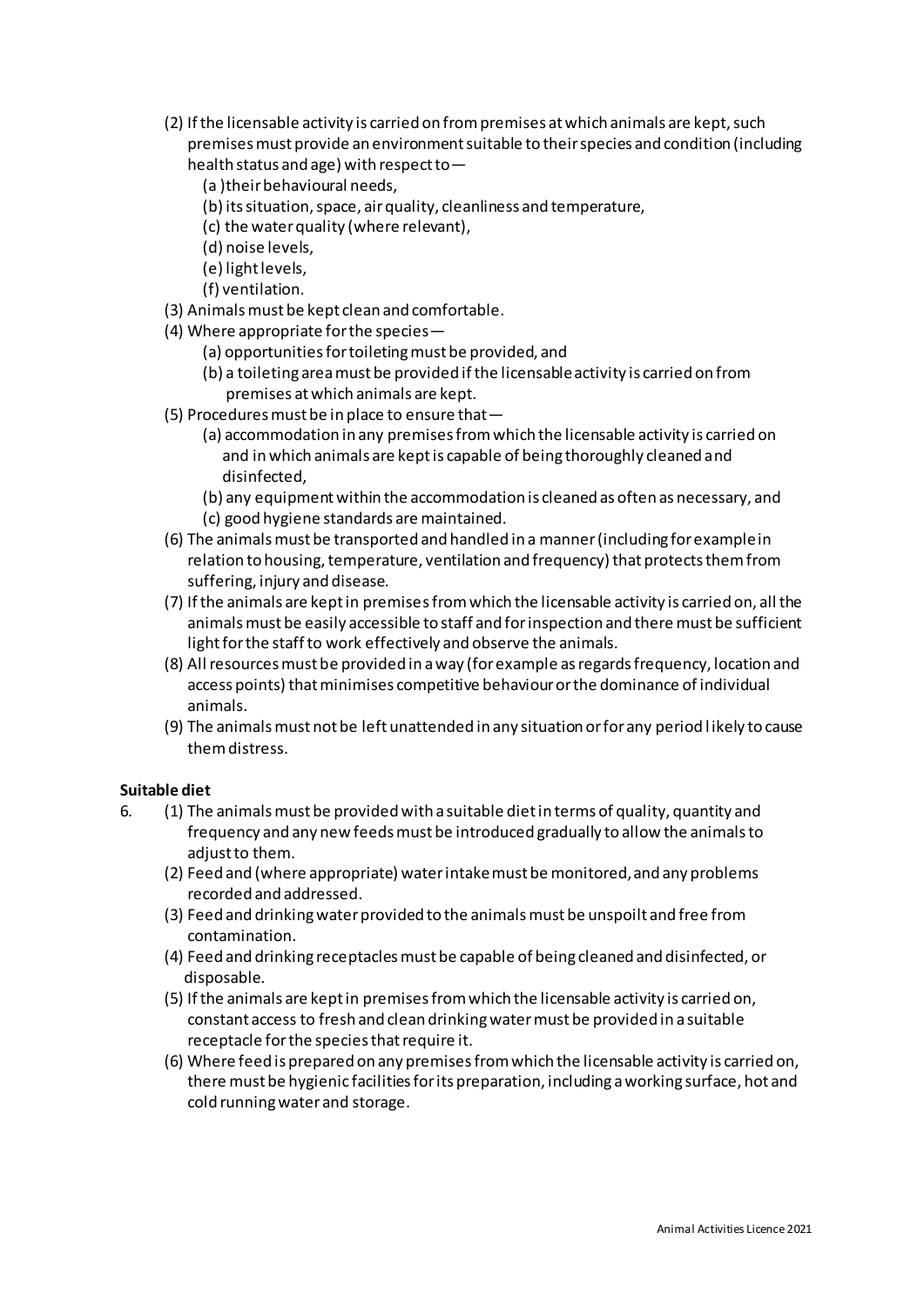## **Enrichment and training of animals**

7. If the animals are kept in premises from which the licensable activity is carried on, active and effective environmental enrichment must be provided to the animals in inside and any outside environments.

#### **Animal handling and interactions**

- 8. (1) All people responsible for the care of the animals must be competent in the appropriate handling of each animal to protect it from suffering, injury or disease.
	- (2) If the animals are kept in premises from which the licensable activity is carried on, the animals must be kept separately or in suitable compatible social groups appropriate to the species and individual animals.
	- (3) No animals from a social species may be isolated or separated from others of their species for any longer than is necessary.

#### **Protection from suffering, injury and disease**

- 9. (1) Written procedures must—
	- (a) be in place and implemented covering—
		- (i) feeding regimes,
		- (ii) cleaning regimes,
		- (iii) transportation,
		- (iv) the prevention of, and control of the spread of, disease,
		- (v) monitoring and ensuring the health and welfare of all the animals, and
		- (vi) except in relation to fish, the death or escape of an animal (including the storage of carcasses),
		- (b) be in place covering the care of the animals—
			- (i) following the suspension or revocation of the licence,
			- (ii) during an emergency, and
			- (iii) following an emergency.
	- (2) All people responsible for the care of the animals must be made fully aware of these procedures before they attend to any animal in the course of the licensable activity.
	- (3) If animals are kept in premises from which the licensable activity is carried on, appropriate isolation, in separate self-contained facilities, must be available for the care of sick, injured or potentially infectious animals.
	- (4) All reasonable precautions must be taken to prevent and control the spread among the animals and people of infectious diseases, pathogens and parasites.
	- (5) All excreta and soiled bedding for disposal must be stored and disposed of in a hygienic manner and in accordance with any relevant legislation.
	- (6) Sick or injured animals must receive prompt attention from a veterinary surgeon or, in the case of any sick or injured fish, an appropriately trained person and the advice of that veterinary surgeon or that trained person must be followed.
	- (7) Where necessary, animals must receive preventative treatment by an appropriately competent person in consultation with a veterinary surgeon.
	- (8) The licence holder must register with a veterinary surgeon and the contact details of that veterinary surgeon must be readily available to all staff on any premises on which animals are kept and from which the licensable activity is carried on.
	- (9) Prescribed medicines must be stored safely and securely to safeguard against unauthorised access, at the correct temperature, and used in accordance with the instructions of the veterinary surgeon.
	- (10) Medicines other than prescribed medicines must be stored, used and disposed of in accordance with the instructions of the manufacturer or veterinary surgeon.